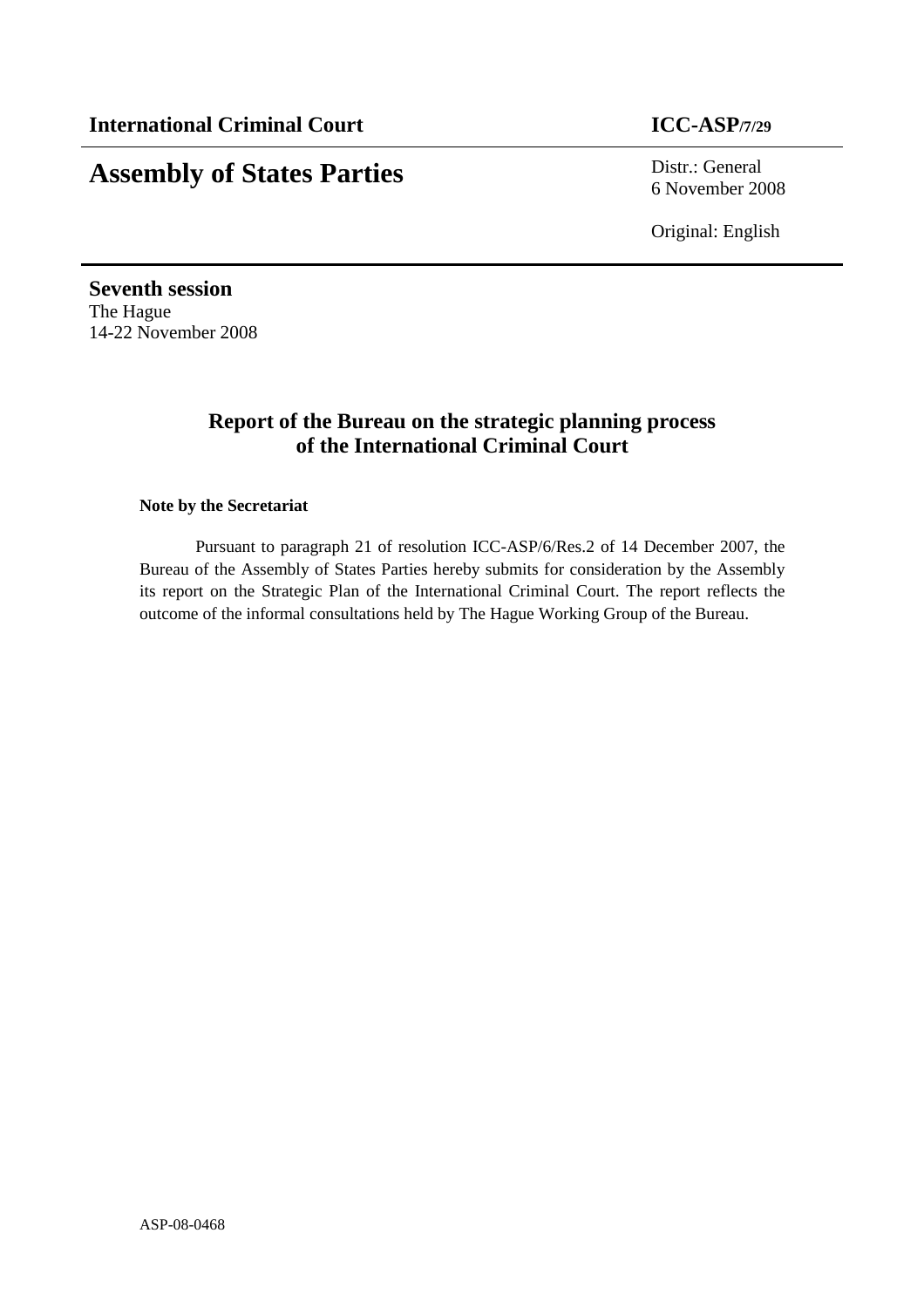#### **Report of the Bureau on the strategic planning process of the International Criminal Court**

#### **I. Executive summary**

1. In general, the Court has made good progress in implementing the Strategic Plan of the Court. Furthermore the Court has shown interest in discussing with States Parties the use of the Plan and its general implementation, as well as the different components, notwithstanding the challenges it has faced in terms of providing documentation on the different subjects addressed by the Working Group.

2. The Court is either on-track with **implementing its strategic objectives** or is projected to achieve them on time. The Court has also embarked on a revision of the short and long-term strategic objectives and has invited States Parties to provide input into this process. This process will result in the Revised strategic goals and objectives of the International Criminal Court for 2009 – 2018. Additionally, the Court is currently conducting a risk management analysis. Once completed, and with appropriate mitigation strategies devised, the results will be incorporated into the existing strategic planning framework of the Court.

3. With regard to **outreach,** the Court has made progress in implementing its strategy. A range of new communication tools have been employed and partnerships with local NGOs have been established. However, more work needs to be done, in particular, with regard to evaluation and impact assessment and the outreach plan for the Central African Republic, including its implementation, in addition to making the relevant parts of the outreach strategy more forward looking and giving it a defined strategic focus. The Court will continue the work on its outreach strategy, also with regard to the interface with the strategy for victims.

4. The **geographical location of the activities of the Court** remains high on the Court's agenda. As regards in-situ proceedings, Chambers considered the issue earlier this year and the Court undertook a major planning exercise to this end. Valuable experience was gained from this exercise, although it was eventually decided not to go ahead with relocating part of the proceedings, due to security concerns expressed by the prospective host State. The Court continues to consider the issue, but remains mindful of the substantial costs and risks associated with in-situ proceedings. Meanwhile, general field operations continue to be enhanced, providing the Court with valuable insights.

5. The Court has increased its efforts in 2008 on developing a **strategy for victims**. The strategy is not yet complete, but a first draft has been produced and submitted to the States Parties and NGOs for consultation. Whilst the draft represents a first step forward, there are a number of outstanding issues,, in particular, making the draft forward looking and ensuring that it has strategic focus should remain a priority. On the recommendation of the Working Group, the Court will continue to develop and improve the strategy.

6. The **links between the budget and the Strategic Plan** continue to be developed. The Committee on Budget and Finance ("the Committee"), at its eleventh session, did not find reason to comment on the issue other than welcoming progress made and the priorities selected for 2009. Nonetheless, the Working Group has noted the fact that the dialogue at the level of policies and strategies between the Court and States Parties is of key importance for a proper understanding of the Court's needs in the context of budgetary discussions.

7. In conclusion, substantial progress has been made. However, much work remains to be done with most of the priority issues identified by the Assembly of States Parties ("the Assembly"). Further revisions and refinements of the Strategic Plan should be made in a dialogue with States Parties and the Court should keep States informed of progress being made in this regard.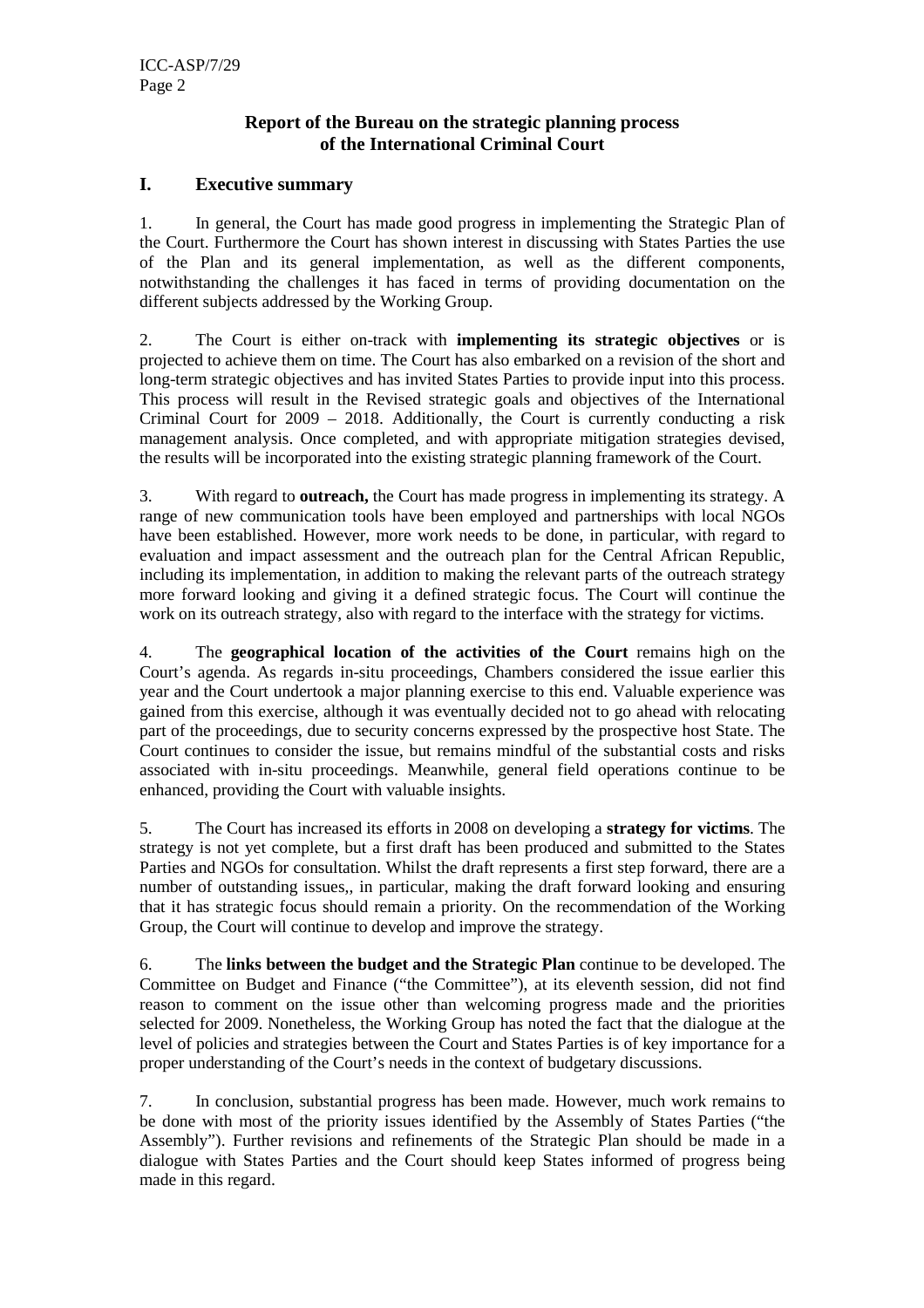### **II. Introduction**

ı

8. In resolution ICC-ASP/6/Res.2,<sup>1</sup> adopted on 14 December 2007, the Assembly "recommend[ed] that the Court continue to engage with the Bureau on the strategic planning process and its concrete implementation." The Assembly also identified a number of priority areas, namely "location of the activities of the Court, position of victims, outreach and communication activities of the Court, and the relationship between the Strategic Plan and the budget."<sup>2</sup> The Assembly also invited the Court to submit to the next session of the Assembly of States Parties an update on the Strategic Plan in the light of the dialogue engaged with the Bureau. Furthermore, the Assembly also requested the Bureau "to continue the dialogue with the Court on Outreach through The Hague Working Group."<sup>3</sup>

9. At its 3rd meeting, on 1 April 2008, the Bureau of the Assembly approved the appointment of Ambassador Hlengiwe Mkhize (South Africa) as facilitator for the strategic planning process with a special focus on victims issues and outreach, with the Coordinator of The Hague Working Group ("the Working Group"), Ambassador Kirsten Biering (Denmark) addressing the remaining issues of the Strategic Plan.

10. At the 6th, 7th and 11th meetings of the Working Group, held, respectively, on 18 and 20 June and 11 September 2008, the facilitator and the Coordinator submitted several discussion papers outlining the approach to be taken in addressing the issues related to the strategic planning process

11. On the initiative of the facilitator and the Coordinator, a number of Working Group meetings were held to discuss the various elements of the strategic planning process of the Court. Furthermore, the facilitator and Coordinator held consultations with Court officials and NGOs on the issue, some of which were attended by States Parties. The following sections describe the outcome of these processes for each individual priority area and include recommendations for the Assembly, States Parties and the Court, also with regard to the future work to be undertaken in relation to the strategic planning process of the Court.

12. The underlying premise for the work undertaken was that the Strategic Plan and its components form an internal management tool for the Court. As such, the aim of the Working Group was not to embark on a redrafting exercise with regard to the Plan or to engage in "micro management" of the Court. Rather, the aim was to enter into a dialogue with the Court with a view to giving States Parties an opportunity to comment on the activities carried out by the Court and provide input to the Court on these issues, as well as enabling States Parties to stay abreast of developments in the strategic planning process.

13. The Court has shown an interest in discussing with the States Parties activities undertaken and progress made with regard to its strategic planning process and the different components of the Strategic Plan, which has been greatly valued by the Working Group.

<sup>1</sup> *Official Records of the Assembly of States Parties to the Rome Statute of the International Criminal Court, Sixth session, New York, 30 November - 14 December 2007* (International Criminal Court

publication, ICC-ASP/6/20), vol. I, part III, resolution ICC-ASP/6/Res.2, paragraph 21. 2 The Assembly referred to the priority areas identified in resolution ICC-ASP/5/Res.2: *Official Records of the Assembly of States Parties to the Rome Statute of the International Criminal Court, Fifth session, The Hague, 23 November to 1 December 2006* (International Criminal Court publication, ICC-ASP/5/32), part III, resolution ICC-ASP/5/Res.2, paragraph 3.

<sup>3</sup> *Official Records of the Assembly of States Parties to the Rome Statute of the International Criminal Court, Sixth session, New York, 30 November - 14 December 2007* (International Criminal Court publication, ICC-ASP/6/20), vol. I, part III, resolution ICC-ASP/6/Res.2, paragraph 20.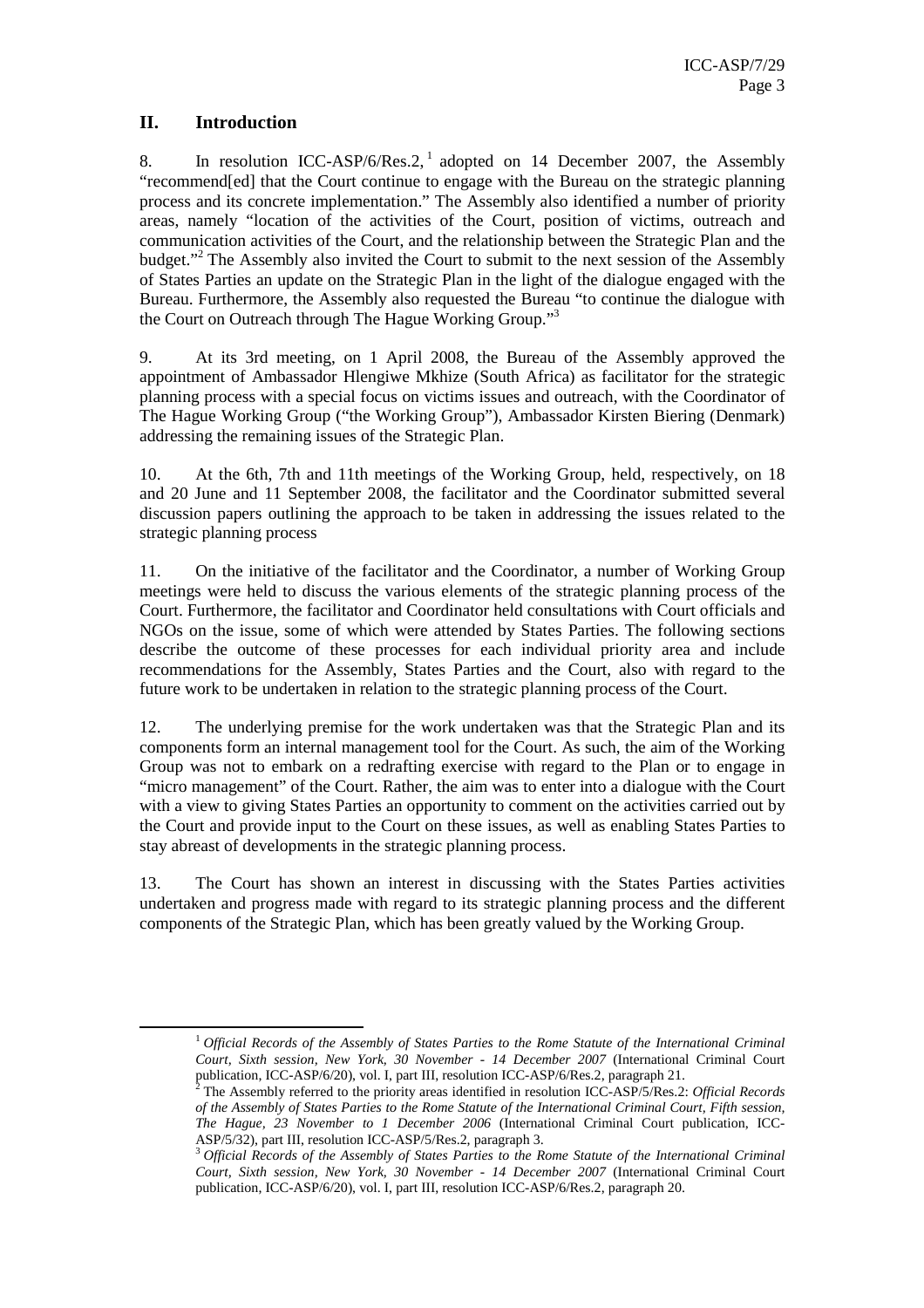#### **III. Progress in implementing the Strategic Plan**

14. The Court submitted a document entitled "ICC Strategic Plan Implementation and Updating Progress," dated 18 June 2008, regarding the concrete implementation of the Plan. At its 6th meeting, on 18 June 2008, the Working Group heard a presentation by Court officials and had the opportunity to discuss the progress made in implementing the Plan.

15. From the presentation, it followed that, of the 20 three-year strategic objectives set out in the Strategic Plan of the Court,<sup>4</sup> 11 are achieved or on-track. Nine are not on-track but will be achieved within the time horizon. Hence, the Court expects all the strategic objectives to be achieved on time.

16. The Court also informed the Working Group that, regarding the 12 priorities set out for 2008, five have been achieved or are on-track to be achieved within the time horizon.<sup>5</sup> The remaining seven priorities were not yet on-track but would still be achieved within the set time limits. It was not expected that any of the objectives for 2008 would not be achieved.

17. The Court gave a presentation on its planning of priorities for 2009. Seven priority objectives have been identified for 2009, which will contribute to the overall implementation of the Plan.<sup>6</sup>

18. The Court further informed the Working Group that, as the first short-term period for the Strategic Plan was coming to an end, it was currently revising its overall ten-year strategic objectives for 2009 – 2018. The Court invited States Parties to provide input into this process, either during consultations or in writing before 4 July 2008. That date coincided with the internal deadline for submitting proposals from the management of the organs of the Court. No proposals were submitted by States Parties.

19. Furthermore, the Court informed the Working Group that it was currently undertaking a risk-assessment and mitigation exercise. Following the identification of risks and analysis of possible mitigation strategies, the Court will update the overall Strategic Plan as well as revise the strategic priorities for 2009. This process is expected to be completed by the end of 2008.

20. On 26 August 2008, the Coordination Council of the Court approved the Revised strategic goals and objectives for new  $2009 - 2018$ .

21. Overall, the Court has made substantial progress in revising and implementing the Strategic Plan. In some areas, there is still work to be done and it remains to be seen if the Court will meet the deadline for all its strategic objectives. In addition, developing and refining performance indicators for all goals and objectives should remain a priority. However, it is clear that a number of positive developments have taken place as is also evident from the Revised strategic goals and objectives, which will be submitted to the seventh session of the Assembly.

#### **Recommendation 1**

ı

**The Court should continue to undertake all efforts in developing the Strategic Plan, implementing it, revising it as appropriate, and ensure that States Parties are continuously kept informed of progress made.** 

<sup>&</sup>lt;sup>4</sup> The Strategic Plan of the International Criminal Court (ICC-ASP/5/6, annex).

<sup>&</sup>lt;sup>5</sup> Report on the activities of the Court (ICC-ASP/6/18, para. 69) and Proposed programme budget for 2008 of the International Criminal Court (ICC-ASP/6/8, para. 9).

<sup>&</sup>lt;sup>6</sup> Proposed programme budget for 2009 of the International Criminal Court (ICC-ASP/7/9, para. 9).

<sup>&</sup>lt;sup>7</sup> Report on the activities of the Court (ICC-ASP/7/25, annex).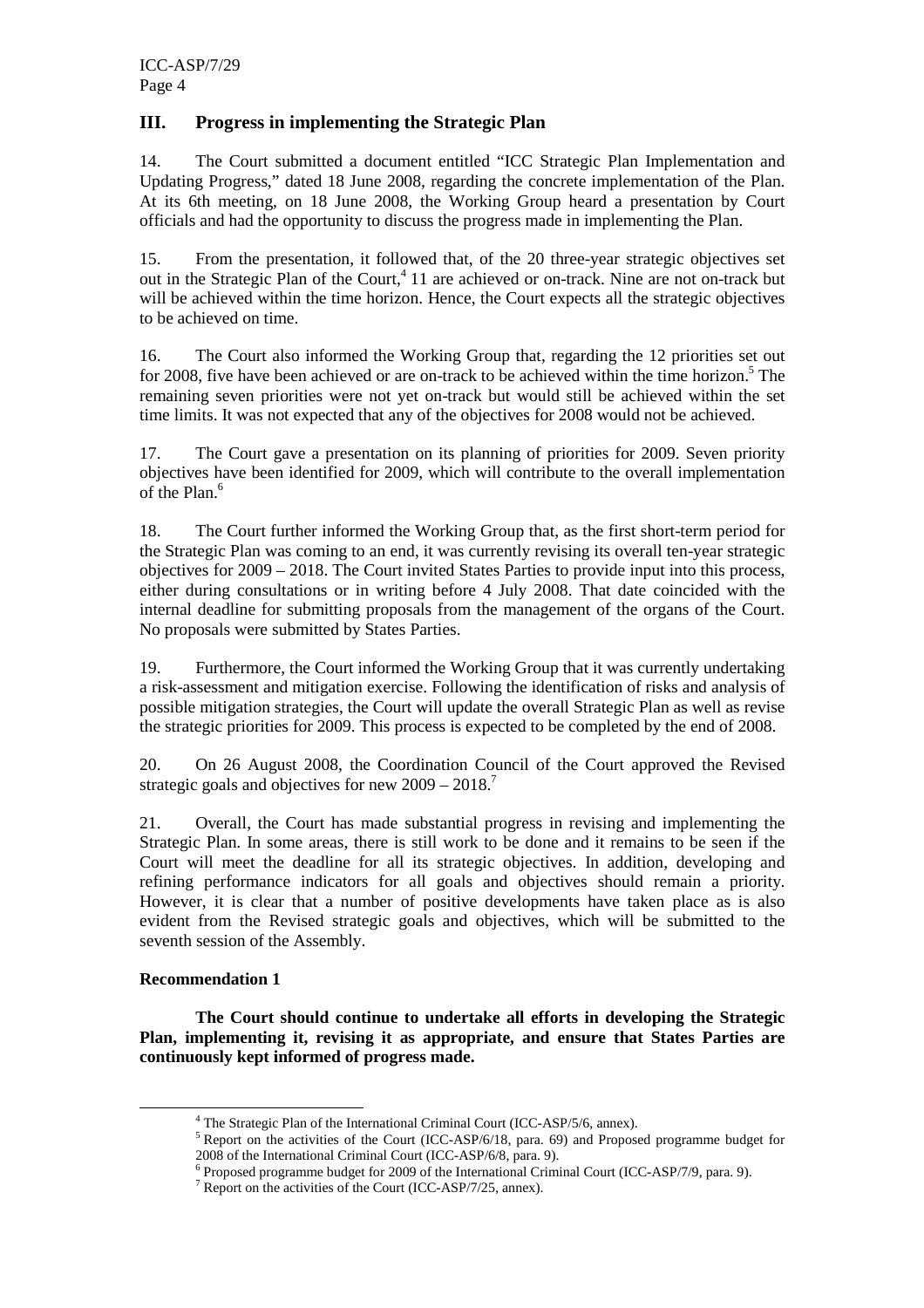#### **Recommendation 2**

**States Parties and the Court should continue the dialogue on the development and implementation of the Plan, based on the Strategic Plan, the Revised strategic goals and objectives of the International Criminal Court for 2009 – 2018 and other relevant documents.** 

#### **IV. Outreach**

ı

22. At the 7th meeting of the Working Group, on 20 June 2008, the Court informed the Working Group of progress made in the implementation of the outreach strategy of the Court. <sup>8</sup> The strategy comprises three separate components: a generic overall strategy, situation-specific strategies and an impact assessment part.

23. The Court informed the Working Group that, while progress has been made in outreach by ensuring that messages are redefined, there remain a number of challenges, including the underdevelopment of the telecommunications network, the lack of resources of local NGOs and media, the poor infrastructure, the diversity of languages, a poor security environment and high illiteracy rates.

24. A wide variety of outreach tools are now being employed by the Court. The outreach programme has advanced from initially being focused on the publication of documents for educated groups to now include audio-visual tools, radio and specially produced pamphlets and other printed material, all aimed at making the Court and its activities more easily understood among a wide and differentiated audience. In some cases, special techniques have been employed, such as theatre.

25. The outreach activities have been targeted at relevant groups within communities directly linked to crimes under investigation by the Court and concentrated in specific geographical areas. The Court informed the Working Group that outreach activities are, as far as possible, aligned with the current judicial activities of the Court.

26. The Court has made progress in its outreach activities in the Democratic Republic of the Congo. The activities have expanded to Ituri and an increased number of people have been reached. Outreach activities in the Democratic Republic of the Congo are currently focused on publicizing the hearings and making the judicial proceedings accessible to the general public and the communities most affected by the crimes. The Court is constantly gaining new experiences with outreach, and the development of best practices continues.

27. The Court informed the Working Group that, in Northern Uganda, outreach is focused on strengthening existing programmes and partnerships and creating new ones pertaining to the youth. In addition, activities targeting the grassroots populations most directly affected by the conflict and the internally displaced communities of northern and north-eastern regions have been undertaken. The tools used in Uganda are mainly radio and drama/theatre performances.

28. Due to security concerns, outreach activities for the Darfur situation are limited to activities in the refugee camps in Eastern Chad. Even these activities, however, remain limited. Outreach methods utilized in the refugee camps include theatre/drama and radio. Outreach activities targeting camp leaders have been conducted in four refugee camps in Eastern Chad to assess the feasibility of further or similar activities.

<sup>&</sup>lt;sup>8</sup> Strategic Plan for Outreach of the International Criminal Court (ICC-ASP/5/12).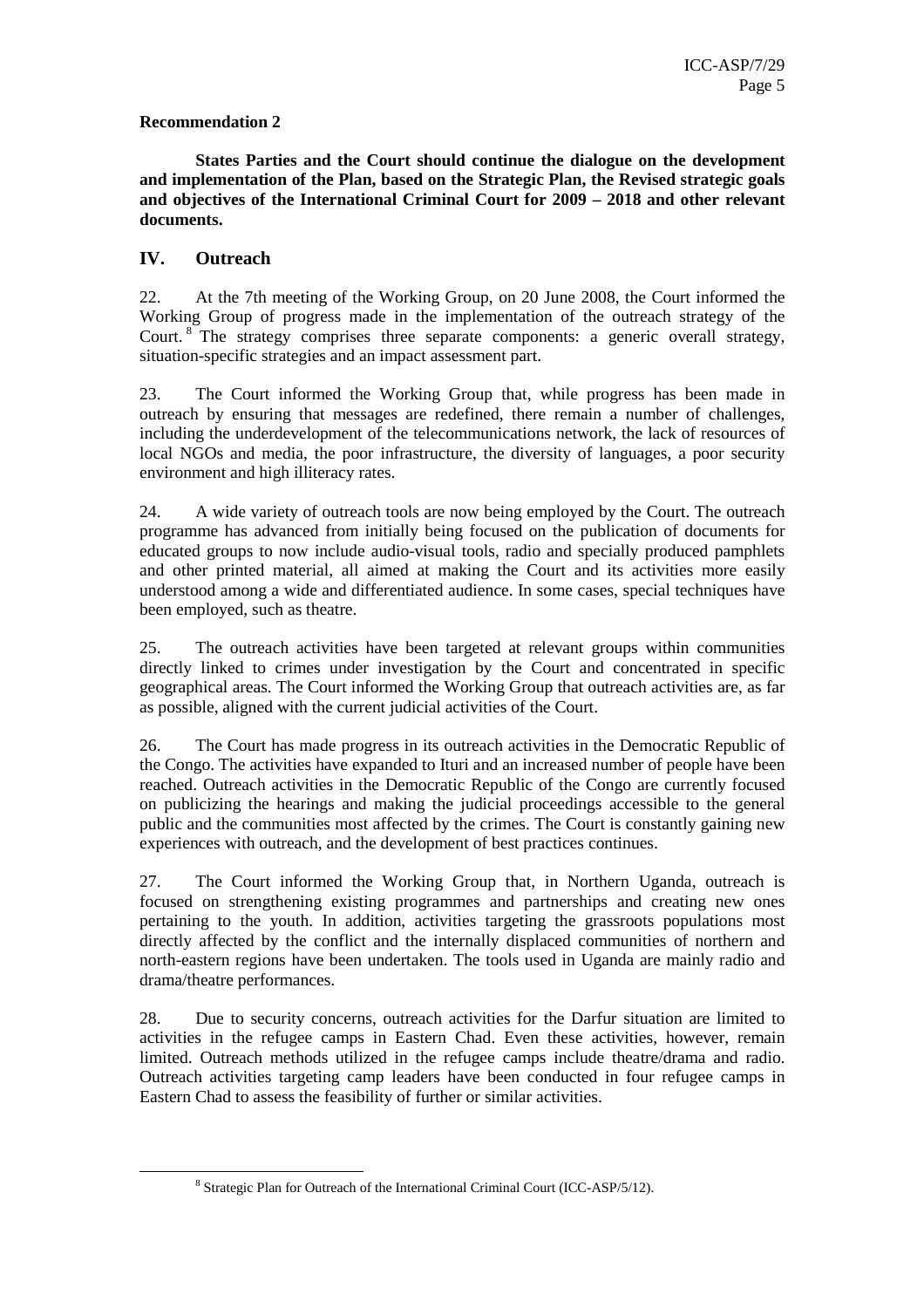29. The Court informed the Working Group that a draft strategy was being developed for the Central African Republic. The Court was currently experiencing recruitment delays and hence lacked personnel on the ground, hampering the development of the strategy. The Court had, however, recently filled the vacancy of Field Outreach Assistant.

30. The Court does not currently undertake comprehensive outreach activities with regard to situations that have not progressed beyond the analysis stage.

31. The Court informed the Working Group that it had created a manageable and sustainable assessment plan for outreach programmes. It further indicated that it was regularly monitoring the implementation and impact of the outreach strategy using the following methods:

- a) Surveys conducted in connection with the outreach activities aimed at relevant groups that participated. The surveys are continuously updated and refined, aiming at properly reflecting people's knowledge, attitudes, beliefs, expectations and behaviours toward the Court;
- b) Analysis of the evolution of the most frequently asked questions by participants during the outreach activities;
- c) Feedback from key stakeholders, NGOs and the media; and
- d) Testing of standardised data collection and registration forms used for analysing feedback from relevant communities.

32. The Working Group welcomed the progress made by the Court in its outreach activities and noted significant improvements in the methods and tools used. However, concerns were expressed in relation to the lack of progress in the Central African Republic, particularly since there has been an arrest and surrender in that situation. Whilst the difficulties prevailing in the situation in the Central African Republic were noted, it was emphasised that a strategy would need to be in place and be implemented as soon as possible. Also, the Court was encouraged to find creative ways, bearing in mind the security concerns, to strengthen its outreach activities in Darfur, particularly because of the developments in that situation.

33. Concerns were expressed with regard to the impact assessment, as there seemed to be a lack of qualitative indicators and the ability to concretely measure the impact of the outreach activities. Effective evaluation and impact assessment was essential for optimizing the activities undertaken in a cost-effective and efficient manner, as well as for analysing budgetary needs.

34. The Working Group encouraged the Court to continuously align the outreach activities with current judicial decisions, with a view to ensuring that all stakeholders' expectations were managed in an effective and appropriate way.<sup>9</sup>

35. In the context of the strategy for victims, the importance of ensuring full coherence between outreach and the strategy for victims was noted. Concerns were raised about the number of victims being reached. It was suggested that, in the context of the current outreach activities, improvements to engage a greater number of victims could be made, as well as in the context of victims' participation.

36. The Court pledged to consider the States Parties' recommendations, and States Parties encouraged the Court to continue to develop and refine its outreach programme.

ı

<sup>&</sup>lt;sup>9</sup> Inter alia, with regard to the Lubanga case.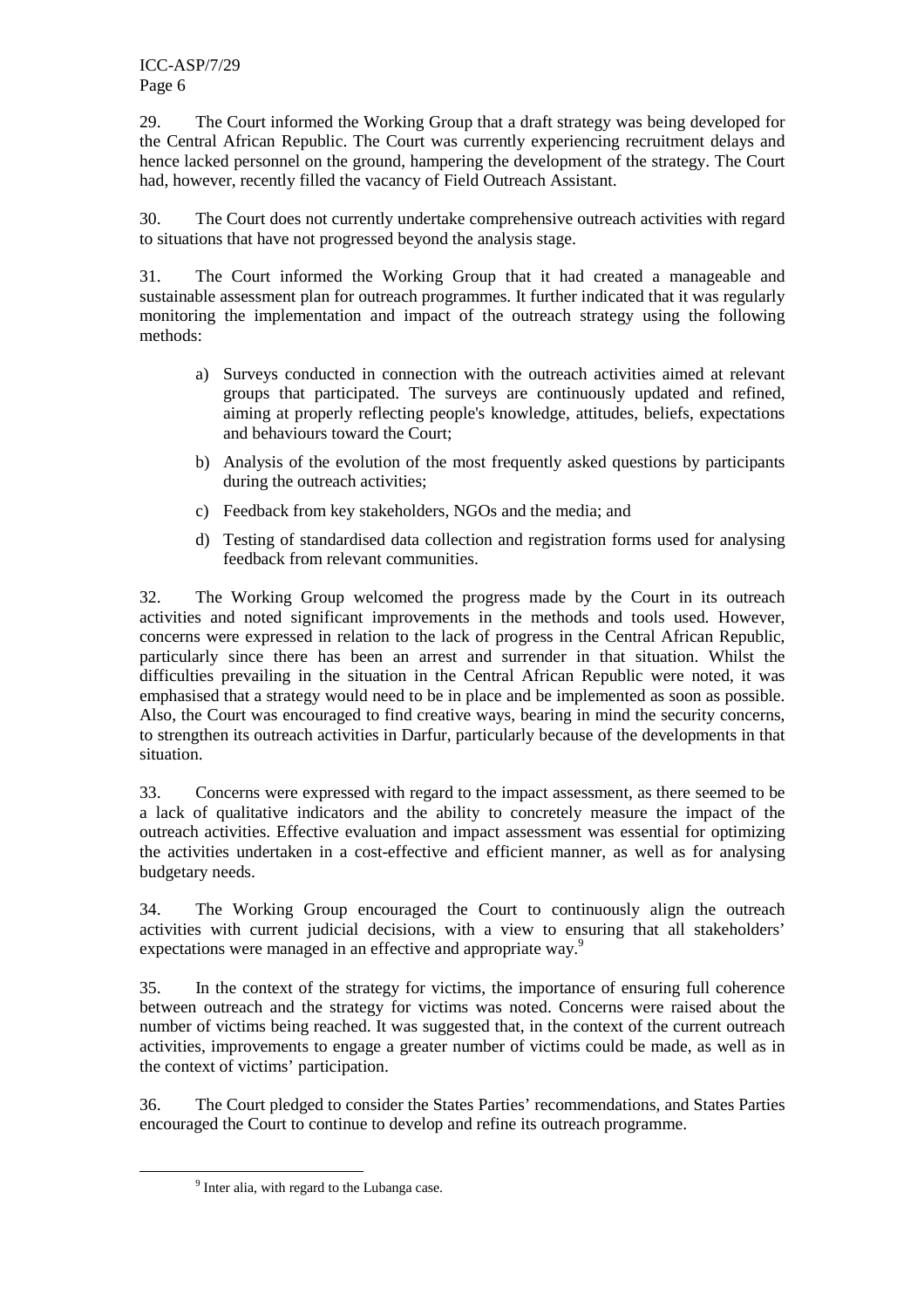#### **Recommendation 3**

**The Court should continue to develop and adapt its Strategic Plan for Outreach, in particular, with regard to improving evaluation and qualitative impact assessment tools, taking into account judicial and other activities of the Court, as appropriate.** 

#### **Recommendation 4**

**The Court should undertake all efforts to complete its outreach strategy for the Central African Republic and, by ensuring that vacant positions are filled, begin to implement the strategy in a timely manner.** 

#### **Recommendation 5**

l

**The Court and States Parties should continue the dialogue on the outreach activities of the Court, including the further development of the Court's outreach strategy and the link with the strategy for victims.** 

#### **V. Geographical location of the activities of the Court**

37. One of the short-term strategic objectives of the Court is to formulate different options for the geographical location of the activities of the Court.<sup>10</sup> Article 3 of the Rome Statute, which establishes the seat of the Court in The Hague, allows the Court "whenever it considers it desirable" to sit elsewhere.

38. At its 11th meeting, on 24 September 2008, the Court made a presentation to the Working Group on the status of the work undertaken with regard to the location of the activities of the Court, in particular, judicial proceedings, and had the opportunity to discuss with the Working Group the progress made.

39. The discussion took place in the context of the considerations of Trial Chamber I on the possibilities of in-situ proceedings in the case against Mr. Thomas Lubanga Dyilo. However, the discussion was broad and covered both the general activities of the Court, as well as judicial proceedings.

40. The point of departure for assessing options for different locations of the activities of the Court must be a determination of the "interests of justice,"<sup>11</sup> including, inter alia, the right balance between the ability to conduct fair and efficient trials and proceedings and ensuring the visibility of justice. From this perspective, the Court is continuously examining ways of bringing its activities closer to the situations under investigation, including enhancement of the field presence of the Court in relevant countries.

41. In order to consider which of its current activities should be localized outside The Hague and the modalities for doing so, the Court has developed a methodology analysing all elements involved (which activities, what implications, what level of decentralization) as well as evaluating the impact of such actions.

42. Before deciding on which activities might be decentralized, the Court looked at its different functions: analysis of situations and investigations, prosecutions, victims and witnesses issues, outreach, public counsel, Chambers, enforcement and support (including security, detention and court management).

<sup>&</sup>lt;sup>10</sup> Strategic Plan of the International Criminal Court (ICC-ASP/5/6, para. 33).

 $11$  See article 3 of the Rome Statute and rule 100 of the Rules of Procedure and Evidence.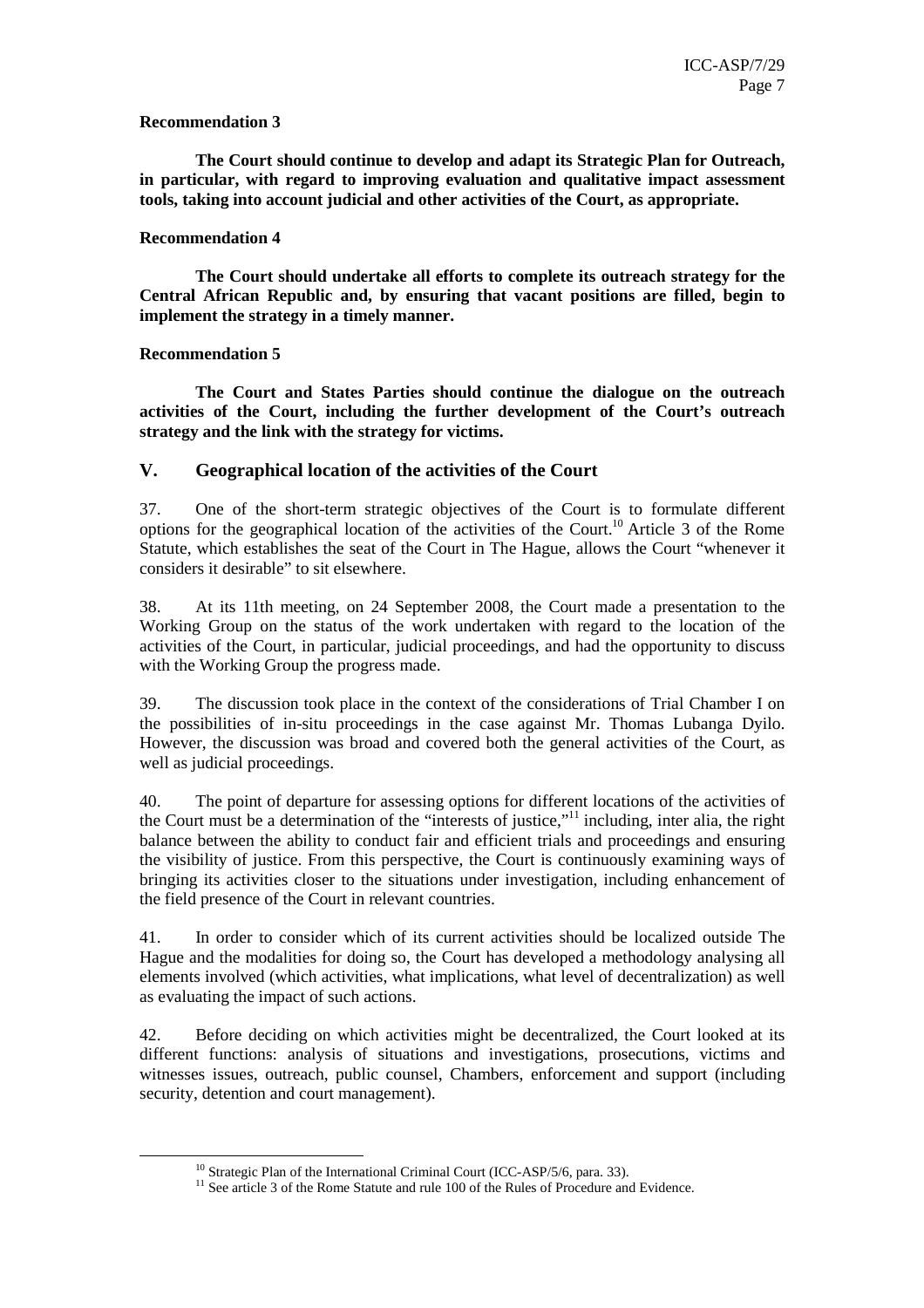ICC-ASP/7/29 Page 8

43. The Court had concluded that establishing a permanent presence in a location other than The Hague, as far as entire judicial proceedings in concerned, will probably involve substantial additional costs. Hence, the option of conducting full trials in, or close to, situation countries should be approached cautiously. The Court also brought to the attention of the Working Group the fact that, even if a suitable location for the conduct of a trial is on the same continent as the relevant situation country, this does not necessarily mean that the trial is brought closer to the victims. It was noted that such activities may also raise questions related to the principle of complementarity.

44. As regards the possibility of conducting parts of a trial in-situ, for example, opening statements, the Court had gained very valuable experience from the considerations relating to the Lubanga case. Whilst the Court had developed a standard model for such activities, the specific case showed very clearly the difficulties and complexities in conducting in-situ proceedings, including the difficulties in applying a standard model to specific situations. Such an operation affects all the aspects of the Court's activities and, as such, is not only a matter of logistical planning.

45. The Court had also determined that, in order to fully assess the possibilities of in-situ proceedings, it would need to complete a full trial to gain sufficient experience. However, the Court continues to asses all options in this regard. Furthermore, it was noted that, as regards the judicial proceedings of the Court, it was for the judges to decide if, when and how.

46. Given the complex nature and potential budgetary implications of the issue, the Court expressed the wish that further general considerations of the issue should be carried out in consultation with States Parties, in particular, with regard to the relocation of judicial proceedings.

47. Notwithstanding the above-mentioned challenges, the Court continues to expand its general field activities apart from judicial proceedings. This is done in different ways, such as missions by different organs of the Court, liaison/information offices, the outreach programme, limited or standard field offices, and a general increase of activities in the situation countries. These activities contribute to enhancing the visibility of the Court.

48. The Court is in the process of reviewing the operation of its field offices and related general activities, with the involvement of a number of experts. This analysis is expected to be completed by the end of the year, and the Court will inform States Parties accordingly.

#### **Recommendation 6**

**The Court should continue to analyse and assess options for different geographical locations of the activities of the Court, including in-situ proceedings, taking into account all relevant factors, and keep States Parties informed of progress made.** 

#### **Recommendation 7**

**States Parties and the Court should continue the dialogue on the analysis, assessment and progress made in locating the activities of the Court outside The Hague with a view to further refining and evaluating such relocated activities and the desirability of further decentralization.** 

#### **VI. Victims**

49. The Working Group held several meetings to discuss with the Court the progress in formulating an operational strategy for all aspects of dealing with the issue of victims.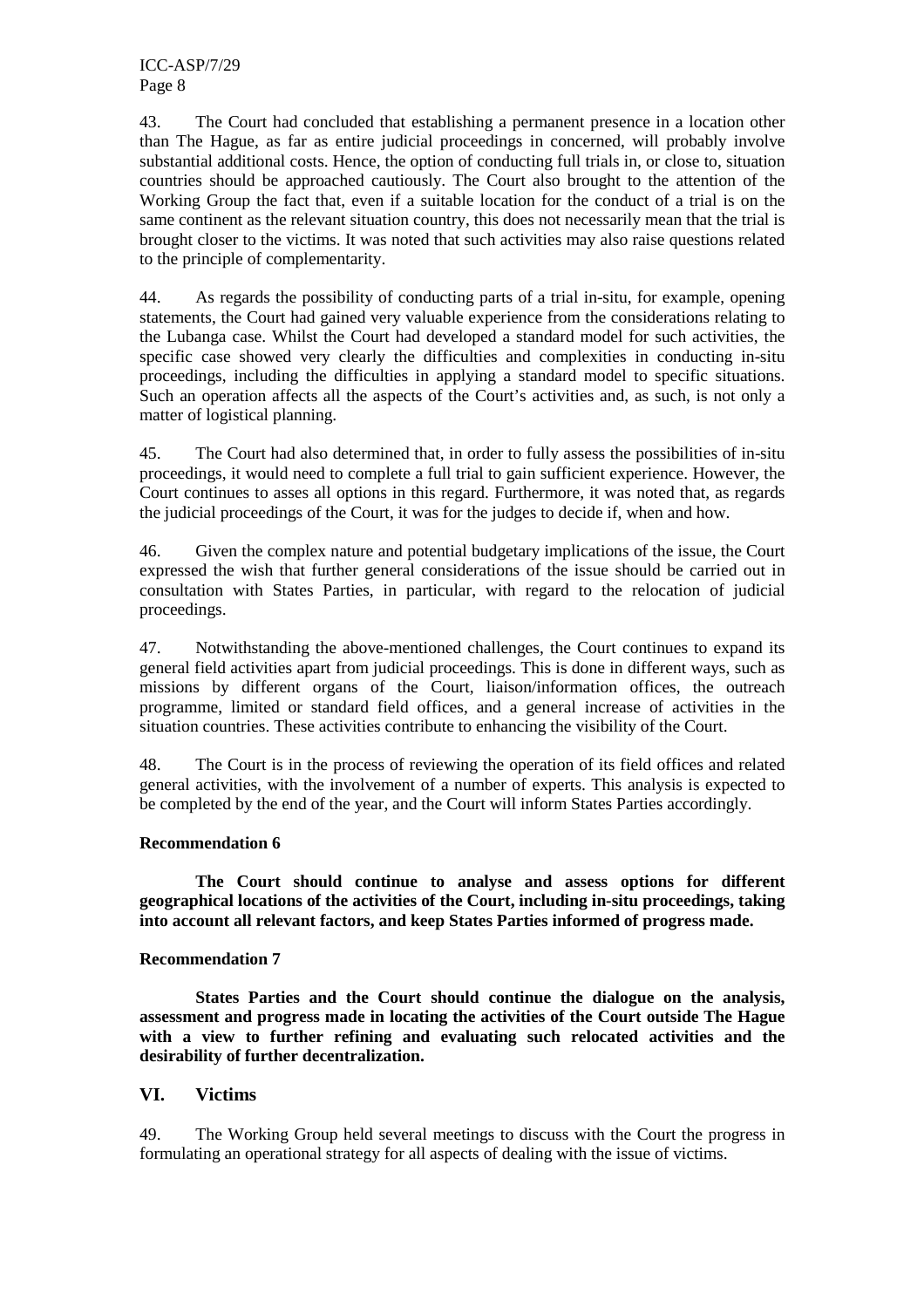50. At its 7th meeting, on 20 June 2008, the Court presented a preliminary paper to the Working Group, which provided an overview of the strategy for victims. The Working Group was informed that the strategy is being formulated with the involvement of all organs of the Court, including the Trust Fund for Victims. The Court further indicated that the delay in finalizing the strategy for victims could partly be attributed to a number of victims-related issues that were currently before the Appeals Chamber.

51. The Court had previously emphasized that the Judiciary played a very important role in defining the Court's approach to victims, and that the Court was cautious not to encroach on this role. This has been one of the underlying assumptions for the work undertaken and which sets certain limits to what could be dealt with by various other parts of the Court.

52. At the 11th meeting, on 24 September 2008, the Court presented a paper entitled "Draft ICC Strategy in relation to Victims" to the Working Group for consultation. The Court highlighted that the draft document was still a work in progress and requested input from States Parties to further its work on the strategy.

- 53. The draft document is comprised as follows:
	- (a) The first part would present the general framework and the factors influencing the strategy, and would outline the strategy in six main areas:
		- (i) Informing victims of their rights before the Court and keeping them informed;
		- (ii) Protection;
		- (iii) Support and assistance to victims;
		- (iv) Participation of victims;
		- (v) Reparation; and
		- (vi) Legal representation.
	- (b) The second part would be devoted to measuring the impact of such strategies on victims.

54. The Court indicated that the draft document did not include any new activities for the Court at this stage, but rather reflected the current situation and attempted to clarify how the different organs of the Court would interact and interface in relation to victims. The Court highlighted the impact of judicial activities and the fact that a full judicial "cycle" had not yet been completed, as barriers for completing the strategy and making it forward-looking.

55. The Court indicated that it would probably not be in a position to present a final strategy to the seventh session of the Assembly of States Parties.

56. The Working Group welcomed the progress made and the fact that, for the first time, a full overview of the processes related to victims would be available. However, the Working Group expressed serious concern with respect to the apparent lack of operational and forwardlooking elements in the document. The draft document appeared to be more of a description of the current state of affairs rather than a strategy as such. The Group strongly encouraged the Court to incorporate operational goals and measurable objectives into the draft document and to provide strategic focus and forward-looking guidance for its users.

57. The Working Group expressed understanding for the independent factors, such as judicial proceedings, influencing the ability of the Court to shape its strategy. It noted, however, that this was likely to always be the case. Hence it was important to differentiate between areas that could be adapted by the Court, for example, outreach to victims, and areas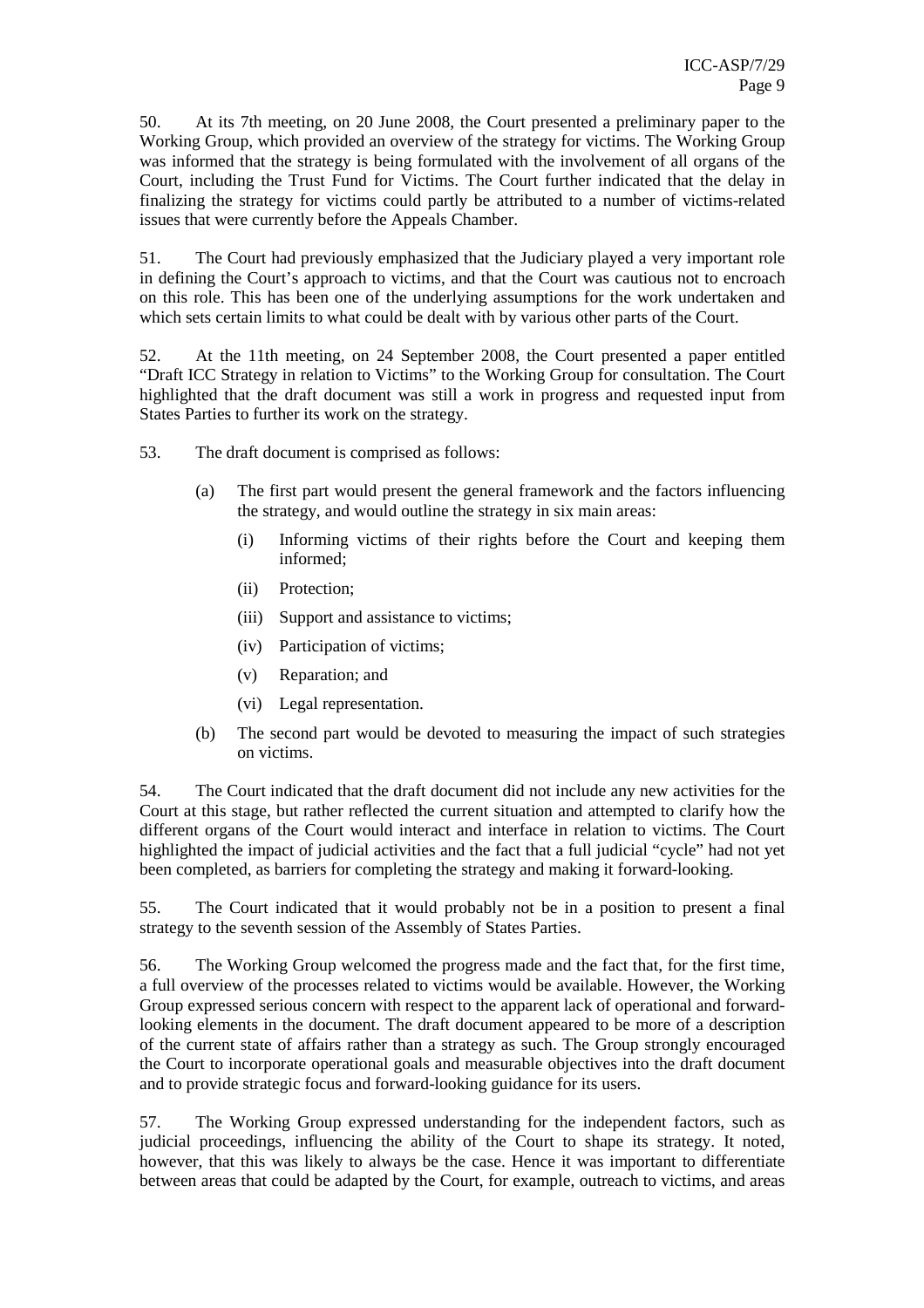that could be affected by judicial decisions. In one sense, the judicial activities of the Court could be perceived as a "risk-factor" in relation to the finalization and implementation of the strategy, for which ways of mitigation could be designed. In that way, work could continue whilst anticipating the outcome of the proceedings.

58. Concern was also expressed as regards the possible budgetary implications of the strategy. Whilst the Court did not anticipate any new activities, it did realise that a number of budgetary uncertainties existed with regard to the strategy for victims.

59. Furthermore, concerns were expressed over the lack of impact assessment tools, notably, qualitative performance indicators.

60. The Working Group encouraged the Court to continue the work on the strategy for victims, with particular emphasis on making the draft document more strategic in nature by ensuring that it included goals, operational elements, tools for impact assessment, assessment of possible budgetary implications and, as a further point, ensured full coherence with other activities of the Court, notably the outreach strategy.

61. The Court indicated that it would take the suggestions into account in its future work.

#### **Recommendation 8**

**The Court should undertake all efforts to develop, refine and finalize the draft document on a strategy for victims, taking into account the inputs provided by the Working Group and by other stakeholders, in particular with a view to making the document operational, forward- looking and to develop measurable objectives and performance indicators.** 

#### **Recommendation 9**

**The Court should keep the States Parties informed on progress made in developing a fully functional strategy for the victims. The Court and States Parties should continue the dialogue on how best to develop this strategy.** 

#### **VII. The relationship between the Strategic Plan and the budget**

62. As part of its Strategic Plan development, the Court selected 12 priority strategic objectives for the coming years out of the total of 20 strategic objectives in the Plan. From the priority strategic objectives, the Court derived the main objectives for its 2009 activities, which fall into the following main categories:

- a) Trials and investigations into cases;
- b) Cooperation;
- c) Witness and victim protection;
- d) Security and safety;
- e) Human resources;
- f) Risk management; and
- g) Non-bureaucratic administration

63. In the proposed programme budget for 2009, the 2009 objectives are the basis for the yearly plan and results-based budget approach of each major programme, programme and sub-programme.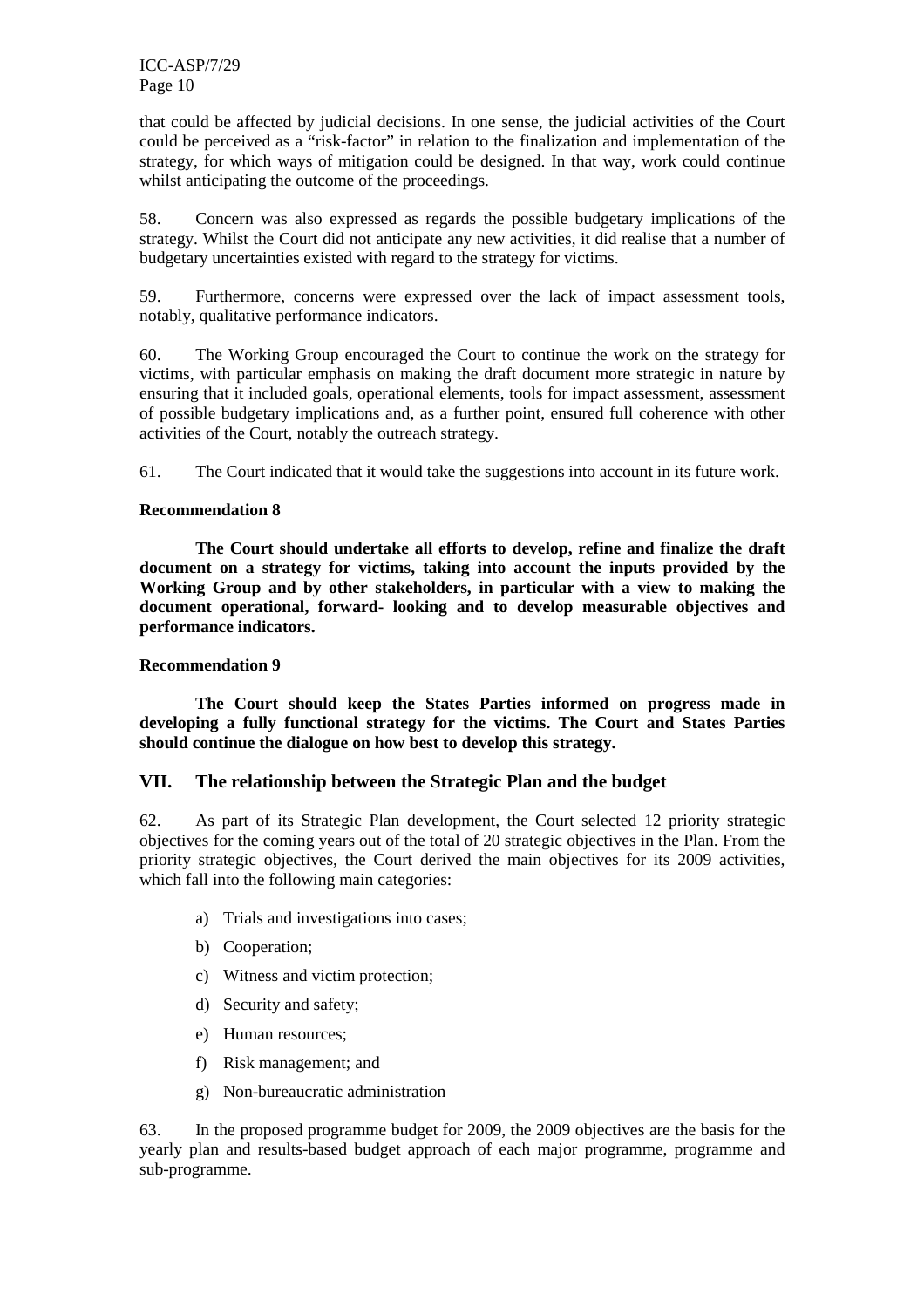64. The new activities undertaken by the Court are all linked to the strategic priorities for 2009. While not all of the strategic priorities require additional resources, the variable budget increases reflect the chosen priorities.

65. The Committee did not find any reason to comment on the link between the Strategic Plan and the budget proposal for 2009 as such, other than welcoming the fact that one of the priorities for 2009 is related to streamlining administrative procedures and policies resulting in a more cost-efficient administration. The Working Group emphasised the need for continuous harmonization of budgetary and strategic planning processes.

#### **Recommendation 10**

**The Court should continue to develop and clarify the links between the Strategic Plan and the budget and reflect the progress made in relevant documents submitted to the Committee on Budget and Finance, the Bureau and the Assembly, with a view to making the budgetary process as transparent and strategic as possible.** 

#### **VIII. Conclusion and future approach**

66. The Court continues to make progress on the implementation of the Strategic Plan. The Court expects all strategic objectives, derived from the strategic goals, to be achieved within the time horizon agreed. There appears, however, to be some uncertainties related to a number of these objectives.

67. In 2008, the Court defined an approach to revising the Strategic Plan. The process has resulted in the Revised strategic goals and objectives of the International Criminal Court 2009  $-2018$ <sup>12</sup> This document should form the basis for any future work that the Assembly of States Parties and the Bureau would wish to undertake.

68. Much work remains to be done. There are still a number of uncertainties with regard to the realization of all the strategic objectives. It would also seem that there remains scope for improving even further the dialogue with States Parties on the activities undertaken by the Court on its Strategic Plan.

69. The Court continues to make progress on the implementation of the strategy for outreach. However, there remains a need to develop qualitative performance indicators of the outreach activities, as well as the need to fully develop and implement strategies for all situation countries.

70. Whilst the Court has made progress in developing a draft strategy for victims, much remains to be done in finalizing the strategy. The risks associated with judicial decisions should be identified and considered, where appropriate, at the earliest possible stage, with the aim of mitigating possible consequences for the strategy.

71. In the continued dialogue with the Court, States Parties should continue to keep in mind that, as established in 2006, the Strategic Plan belongs to the Court and that in the course of its on-going dialogue concerning the Plan, the States Parties should not attempt to "micromanage" the Court.

72. If the Strategic Plan is, as the Court itself acknowledges, a useful tool for the Court, it can also help States Parties in better understanding the needs of the Court, not only concerning budgetary matters but also regarding their obligation to cooperate with and

ı

 $12$  Report on the activities of the Court (ICC-ASP/7/25, annex).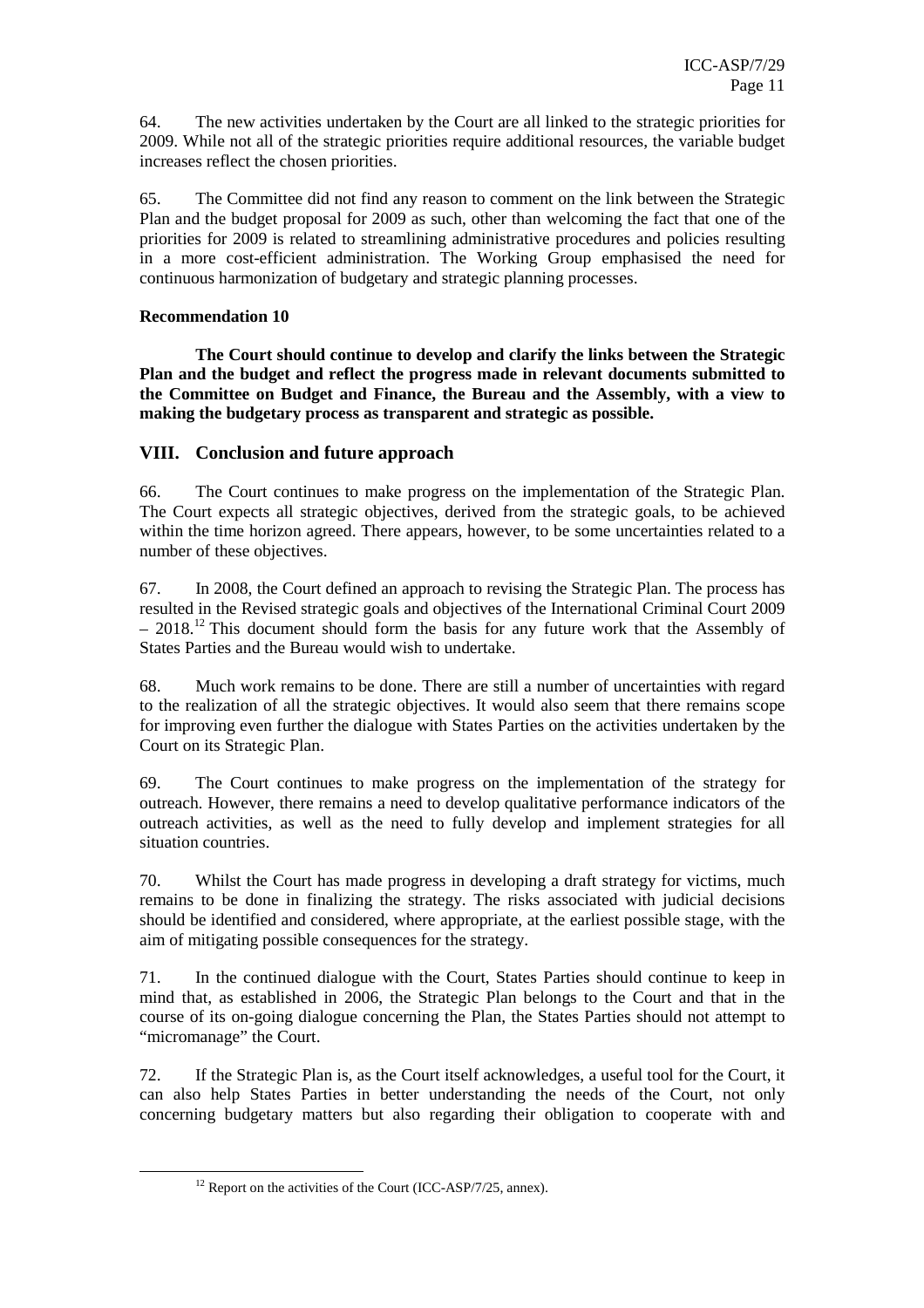support the Court on a variety of operational issues. Thus, the continued dialogue between the Court and States Parties is important.

73. The Working Group expresses the hope that, in 2009, the Court will continue to work on the implementation of the Strategic Plan, the further development of the individual priority areas and the continued improvement of the dialogue on these issues with States Parties.

74. The Working Group therefore suggests that the Assembly of States Parties endorse the recommendations set out under each of the priority areas in this report, invite the Court to continue the dialogue with States Parties through the Bureau and its Working Groups on the strategic planning process, and consider the proposed language in the annex to this report for inclusion in the omnibus resolution.